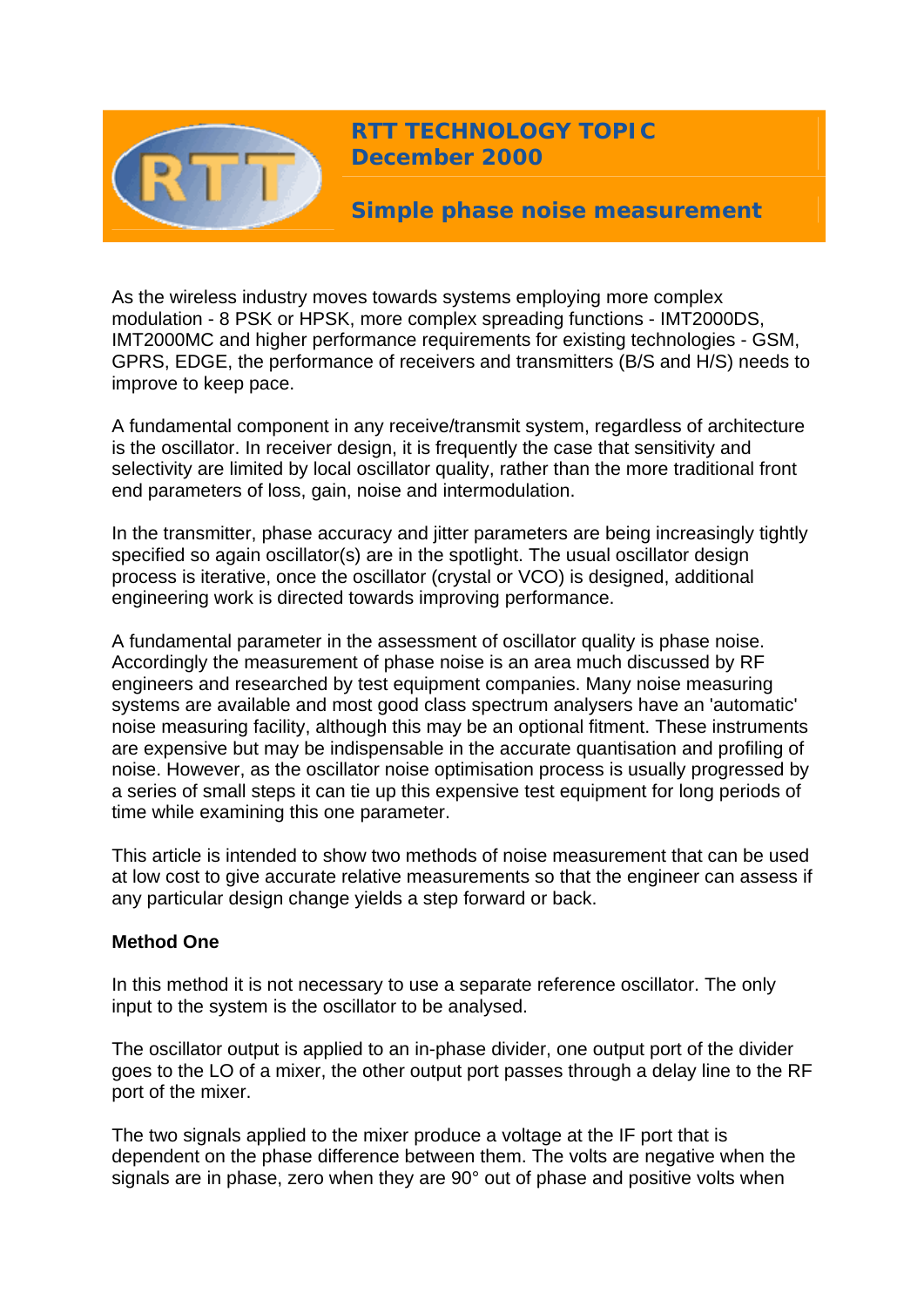they are 180° out of phase.

If the delay line (length) is set so that the signals have a quadrature phase difference the IF signal will be zero volts with an AC signal superimposed whose amplitude is proportional to the frequency/phase noise of the oscillator.

The mixer output at baseband can be digitised, ie sampled in an ADC and then analysed for its volts versus frequency characteristic.

The length of the delay (line) determines the system's ability to convert frequency noise to voltage noise. The longer the line, the greater the rate of change of output voltage with input frequency at the zero crossing point, ie the system is more sensitive. However, delay line attenuation must be controlled as loss of signal reduces the mixer input port signal and hence reduces IF output.

The advantage of this system is that it is applicable to VCO's without the requirement of placing the VCO in a phase lock loop (PLL) to stabilise it. The PLL noise output is a composite effect of the loop components/characteristic and the VCO itself, so further analysis would be necessary to separate out the VCO noise.

Interestingly, the same configuration (less the post mixer analysis) as described for measuring phase noise can be used to reduce it. Again, if the signal (fo) is split into two paths, one directly to the mixer and one through a long delay line to the mixer an output of twice fo is obtained. Due to the long delay (t), the noise sidebands do not recorrelate in time (phase) at the mixer input, so that on mixing the noise uplift is only 3 dB, not 6 dB as occurs in direct frequency multiplication (doubling). The improvement of 3 dB occurs for offsets greater than 1/t. The final stage in the process is to divide the 2fo obtained to recover the original fo.



## **Method Two**

An alternative 'measure' of phase noise requires a low noise signal generator (at the frequency to be measured) with a DC FM capability, a phase detector (mixer), a simple low pass filter and some form of audio analysis or audio power measurement. The oscillator (or multiplier) to be characterised is input to one mixer port and the signal generator output to the other. The mixer output is passed through a simple low pass filter - an R and C are sufficient. The filter output is then amplified (if necessary) and fed to the DC FM input of the signal generator. The audio analysis is made on the signal recovered at the output of the filter. This measurement system can be employed simply as described, where a simple type 2 phase lock loop is formed, as a relative indicator of oscillators under test. The phase lock loop maintains phase